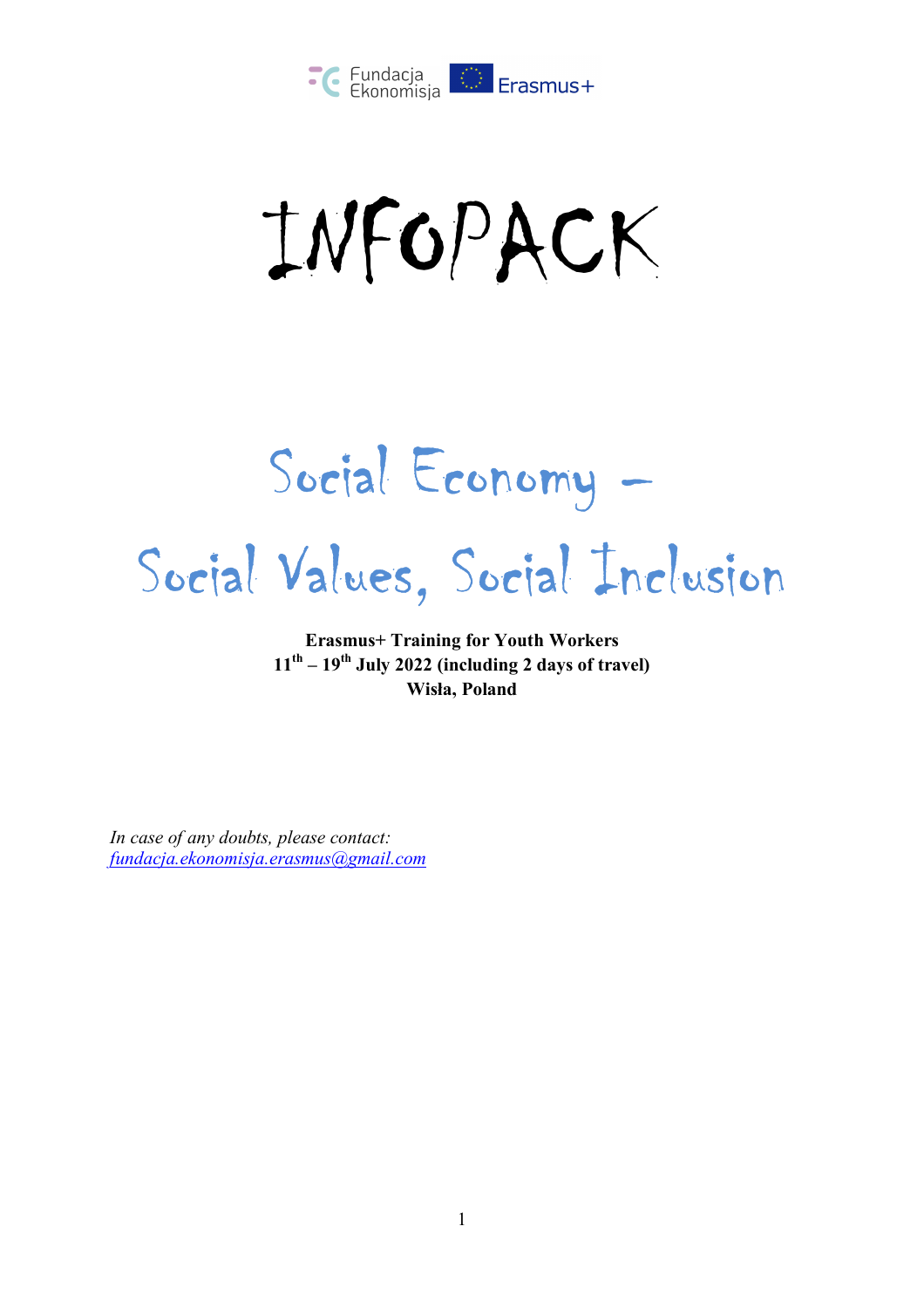

### About the Training

Sadly, Social Economy is currently almost absent in formal education for young people. Even though its role of the non-formal education is not to be overestimated. It is crucial to educate young people on Social Economy, due to at least few reasons:

1) Now, while working with young people, too often we can hear that "immigrants come and steal jobs", or that "some people want to live on welfare". Education on Social Economy allows young people to see the bigger picture on how economy and business can:

- include disadvantaged groups (which they currently often described with these negative statements cited above),
- support social objectives (as solidarity).

2) Understanding how socially excluded people can actively engage and contribute to the development of the local community, can contribute to spreading attitudes of tolerance, solidarity and respect for human rights among young people (also in relation to people coming from other communities and cultures, as e.g. immigrants).

3) Soon, these young people, will be entering the labour market. If they are aware of what Social Economy is (and that such thing even exist!), they will be able to create enterprises and cooperatives, which on the one hand will be the source of their income, and on the other - they will be able to actively reflect their values and help people from disadvantaged groups.

In this context, the main objectives of the training "Social Economy – Social Values, Social Inclusion" are as follows:

- To equip youth workers with knowledge about Social Economy and the possibility of using its mechanisms to meet social goals and objectives.

- To jointly discuss how education on Social Economy can be used for promotion of important values among young people, such as tolerance and solidarity. And to jointly develop non-formal educational tools to be able to promote it among young people in practise.

- To provide a platform to exchange experiences and learn about good practices in promotion of Social Economy, especially in the area of inclusion of disadvantaged groups.

#### **As a participant of the training, you will:**

a) gain knowledge regarding

- Social Economy (SE)
- the possibility of using its mechanisms to meet social goals and objectives;

- how education on Social Economy can be used for promotion of important values among young people, such as tolerance and solidarity;

- how, and what tools to use to interest young people in Social Economy, and promote important values at the same time;

- good practices from various countries, that use SE as a tool for supporting disadvantaged groups. b) develop skills and competences in the areas of

- incorporating aspects of SE in their education activities with youth;
- identifying best type of social enterprise for a given social problem.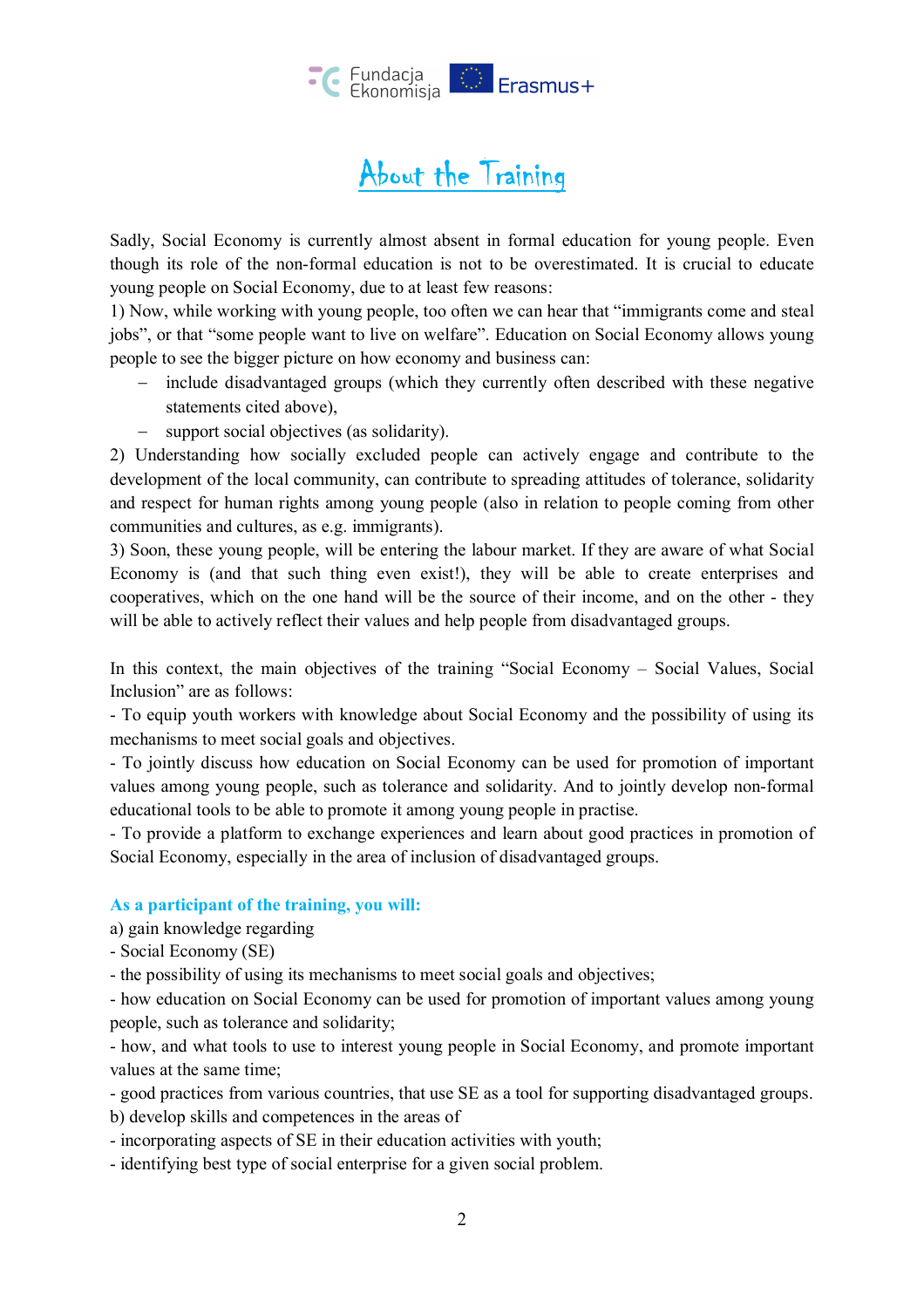

### Dates

Participants should arrive before 6 pm on  $11<sup>th</sup>$  July 2022 (Monday). The departure will take place on 19<sup>th</sup> July 2022 (Tuesday) after breakfast. **Please note that you should not arrive later or leave earlier**.

# DRAFT of the programme

Please note that it is the draft of the programme. The final, more detailed version, will be shared at the later stage with confirmed participants.

|       | <b>Morning</b>                                                  | <b>Afternoon</b>           |
|-------|-----------------------------------------------------------------|----------------------------|
| 11.07 | Arrival                                                         | Welcoming dinner           |
| 12.07 | Introduction to the training                                    | Getting to know each other |
| 13.07 | Social Economy                                                  |                            |
| 14.07 | Social Economy – challenges                                     |                            |
| 15.07 | Various types of social enterprises vs. Various social problems |                            |
| 16.07 | Promoting Social Economy among youth                            |                            |
| 17.07 | Developing a new non-formal education tool / lesson scenario    |                            |
| 18.07 | Wrapping up                                                     | Evaluation. Goodbye event  |
| 19.07 | Departure after breakfast                                       |                            |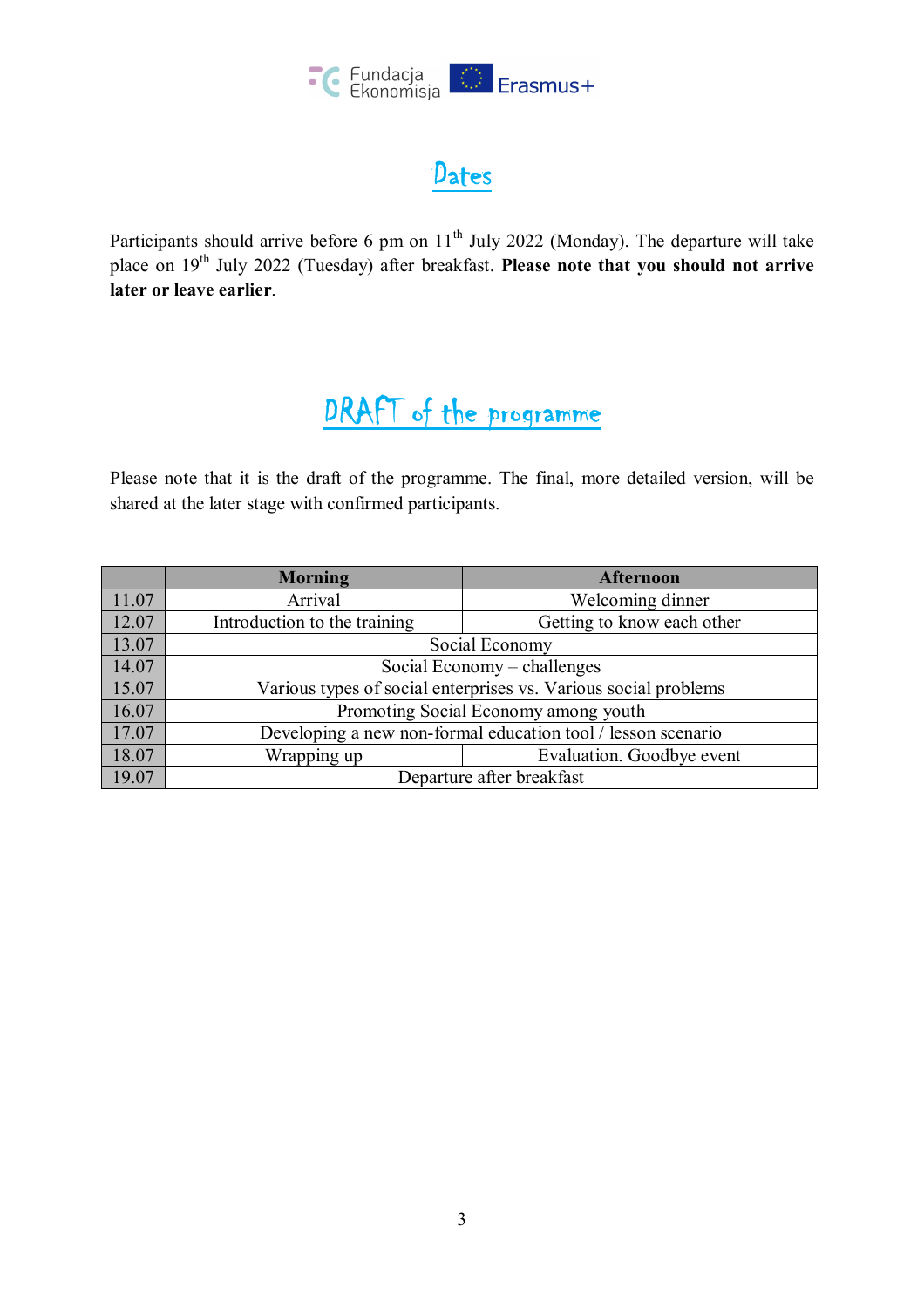

## After the training....

This is extremely important for us that participants from each country will share gained knowledge. Therefore, after the training, the group from each country will be obligated to **conduct a dissemination event dedicated for other youth workers** in your organization and / or your local environment. During such dissemination event, you will share with them your skills and knowledge gained during the training.

Such event needs to be conducted before 30th September 2022.

Please note that conducting this activity is **obligatory**. Report from the event (photos and **description) will be required.** 

### Venue

The training will be held in Wisła, Poland.

Wisła is a beautiful town in southern Poland, close to the border with the Czech Republic and Slovakia. Attractively situated at the source of the Wisla River, and surrounded by beautiful forests on nearby mountain slopes, Wisla is popular tourist destination. Known as the Pearl of the Beskid Mountains, it has breathtaking views and landmarks.

Participants will be accommodated in double and triple rooms with private bathroom, grouped by gender, with participants from different country.

**Due to the fact that the Economission Foundation promotes responsible consumption, meals served during the training will be exclusively vegetarian. Please make sure, that this rule is acceptable for you before committing for participation in this training.** 

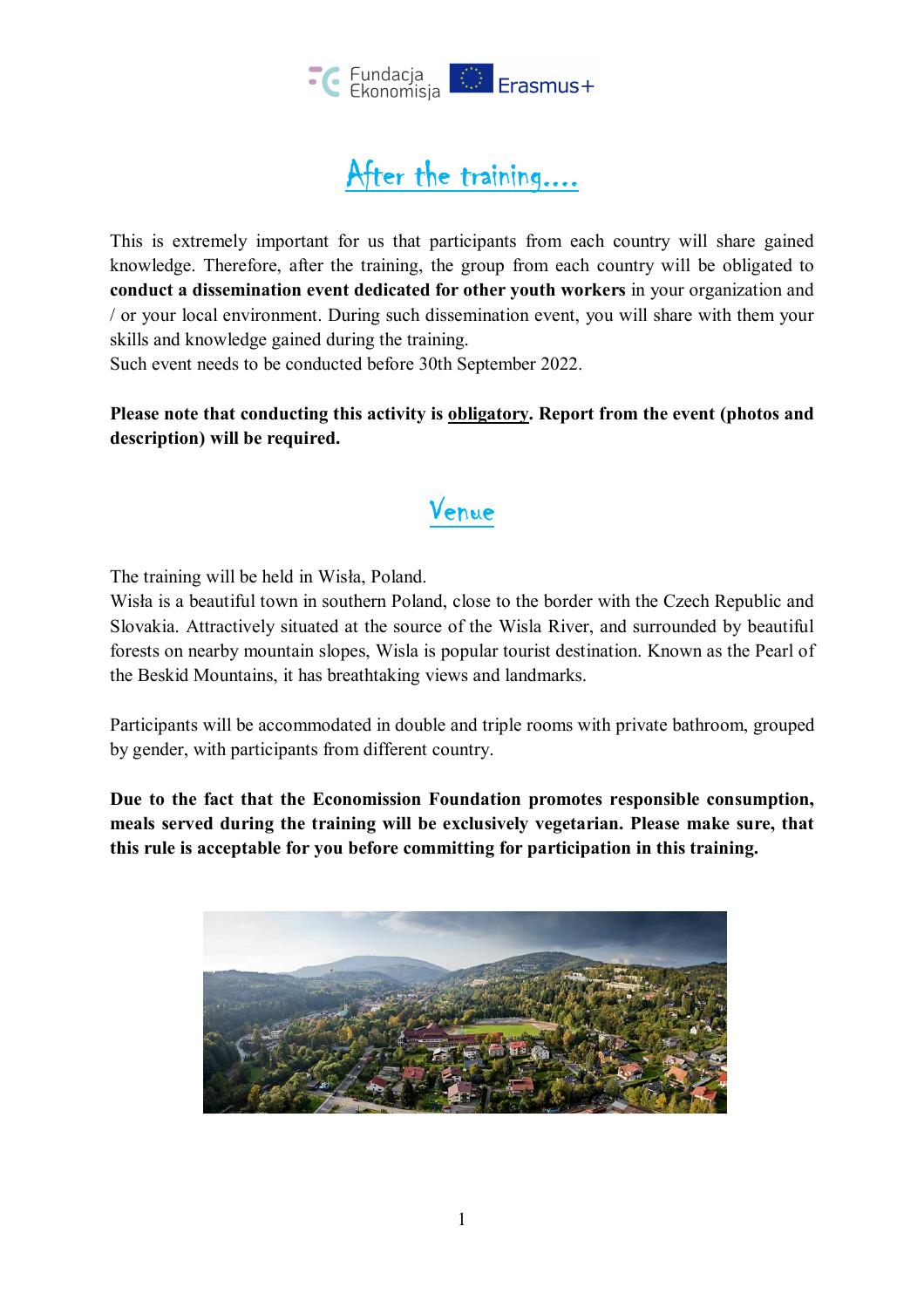

Accommodation costs (programme activities, food and accommodation) are covered by Erasmus+. There is no participation fee.

### Insurance

Participants from EU countries will be relying on EKUZ. Participants from Macedonia and Serbia should purchase a private insurance for the time of travel and the training. It will be reimbursed (up to 15 EUR per person) on the base of an invoice.

## Travel costs reimbursement

- $\bullet$  Bulgaria up to 275 EUR
- Cyprus up to 275 EUR
- Greece up to 275 EUR
- $\bullet$  Hungary up to 275 EUR
- $\bullet$  Italy up to 275 EUR
- $\bullet$  Lithuania up to 275 EUR
- $\bullet$  Macedonia up to 275 EUR
- Malta up to 275 EUR
- Portugal up to  $360$  EUR
- Romania up to 275 EUR
- Serbia up to 275 EUR

You will be reimbursed on the base of the actual incurred costs, documented by the receipts and invoices. **Please keep in mind that we can reimburse you only for this transport, for which you have original tickets. So do not throw anything away!** 

In order to have your travel cost reimbursed you need to keep all tickets, boarding passes and any other documents connected to your travel. It is important to do it with documents for the entire travel distance – from your departure point to Wisła and the other way around (so only flights tickets are not enough).

#### **There are two options for travel costs reimbursement:**

- 1. If you have all tickets already purchased and available during the training, you can be reimbursed then. Please note, that during the training we reimburse you in local currency (PLN). The reimbursement in cash will be done on the last day of the training.
- 2. If you will need to purchase tickets on the way back (e.g. for a return bus in your country, if it is not possible to purchase it online), we are not able to reimburse you during the training (as we need to receive from you all tickets you want to be reimbursed for). In such case, we will ask you to send us via post the original tickets and boarding passes, once you are back home. After this, we will transfer you EUR within maximum 21 days after receiving the documents via post from you.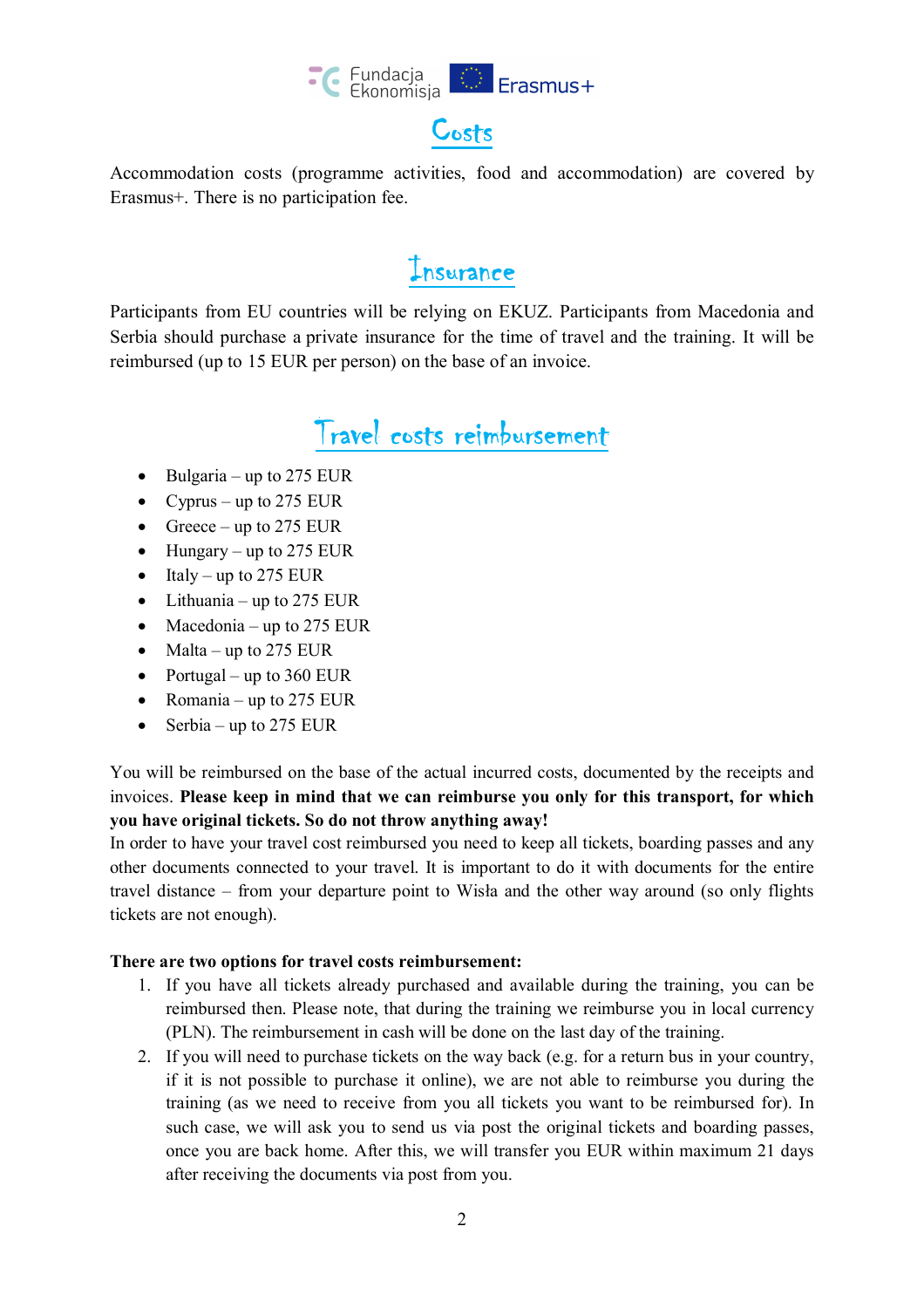

# How to get to Wisla?

The most convenient way is to take flight to **KRAKÓW** - http://www.krakowairport.pl/en/ or **KATOWICE** - https://www.katowice-airport.com/en

From there, you need to take a bus to Wisła.

#### **from KATOWICE**

Airport – bus station

From the airport, you need to take a bus to Katowice Railway Station (PKP). Between a railway station (from where you can a train to Wisła) and a bus station (where you get a bus to Wisła) is only 5 minutes by walk.

Katowice - Wisła

The easiest way to get from Katowice to Wisła is by bus, as there are direct buses, that take around 2 hours. You can check them as well as buy tickets on this website: https://www.busradar.com . Please note that this website also shows options by car and by train. They are not reliable and you should focus only on bus options in the search.

#### **from KRAKÓW**

Kraków airport – Kraków bus station

Buses to Wisła do not leave from the airport. Thus, first you need to get from the airport to bus station.

The easiest option is to take a train from the airport. You need to get to the Krakow Main Train Station called Kraków Główny.

In Krakow buses leave from a bus station called Dworzec Autobusowy MDA. It is located next to the Krakow Main Train Station called Kraków Główny.

Kraków bus station - Wisła

The best option is to purchase tickets online in advance: https://en.e-podroznik.pl/

While booking a bus from Kraków to Wisła on this website, please make sure that you take a direct bus (as the website shows also more complicated options). The direct bus is from the Lajkonik company.

While purchase this bus tickets, please keep in mind that:

- Bus from Kraków to Wisła takes about 3 hours.
- The last bus from Kraków to Wisła leaves quite early (please check the last bus before booking your plane tickets!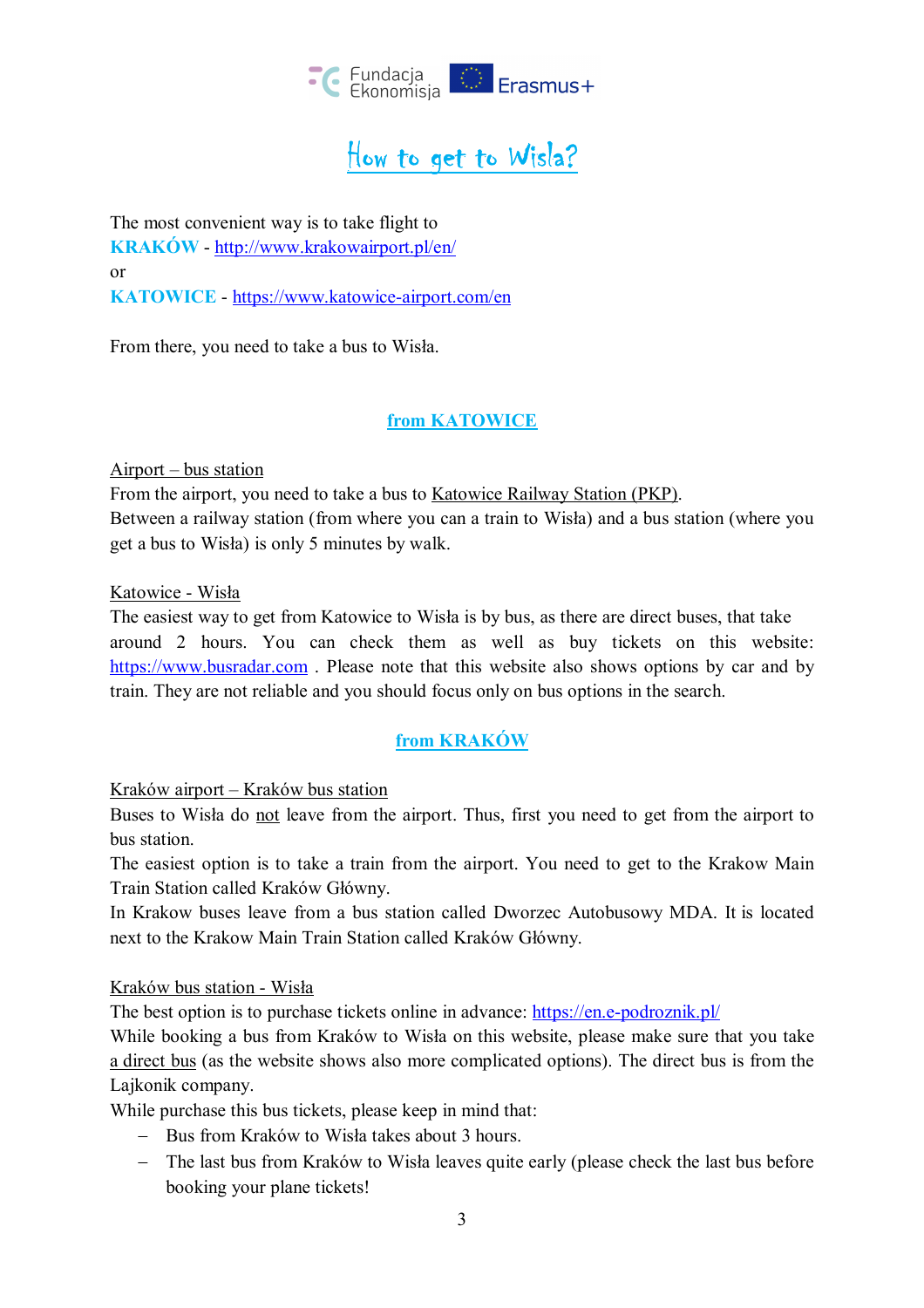

#### **In Wisła**

Once you get to Wisla you should take a taxi to the accommodation place. Taxi from the bus station should cost around 35 PLN. Please remember to keep the receipt! Only then you will be able to include this cost in your travel cost reimbursement. Address of the accommodation, which you should give to a taxi driver is:

**Hotel Krokus ul. Górnośląska 9 43-460 Wisła**